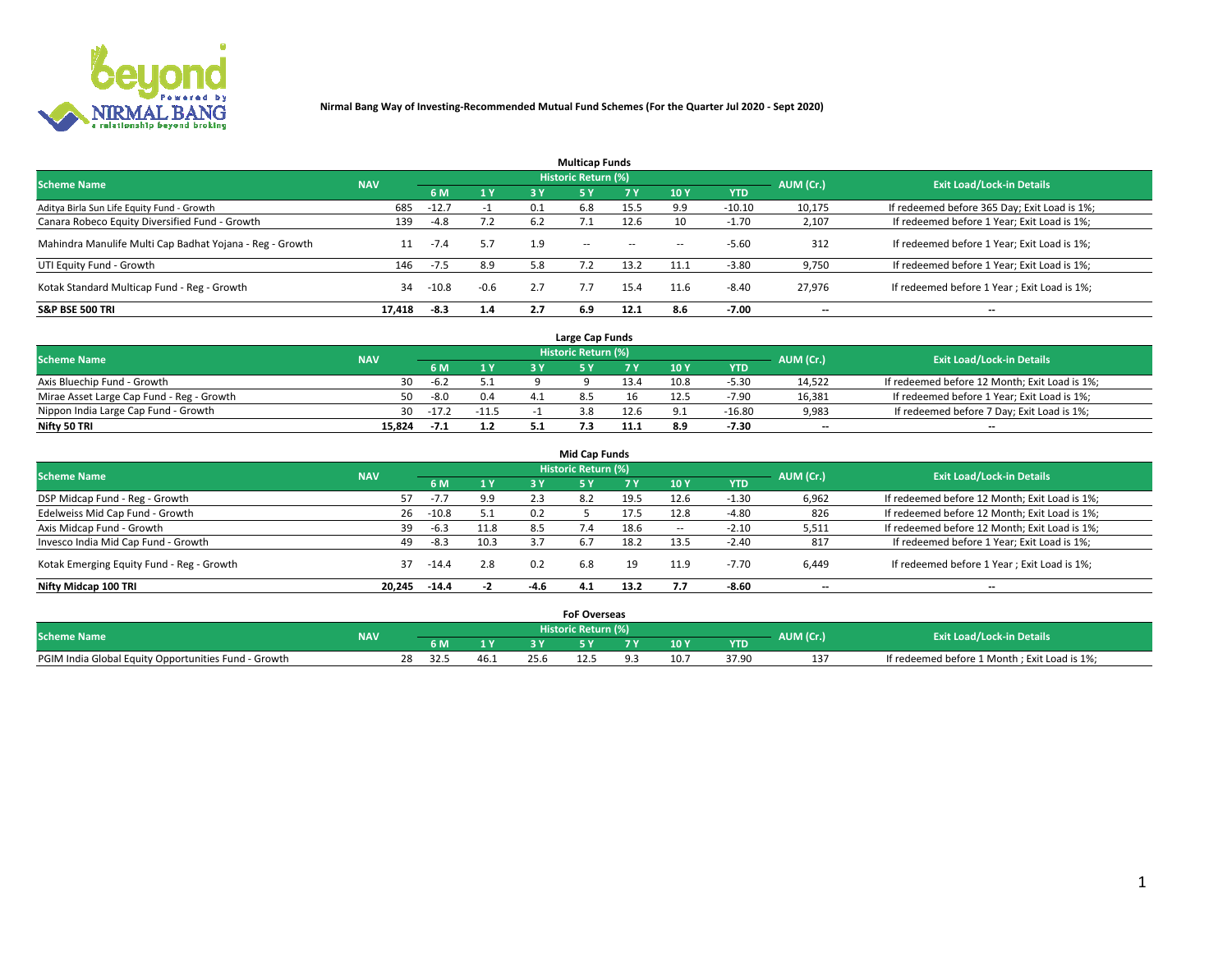

| Large & Midcap                                   |            |         |        |     |                            |      |      |          |                          |                                              |  |  |  |
|--------------------------------------------------|------------|---------|--------|-----|----------------------------|------|------|----------|--------------------------|----------------------------------------------|--|--|--|
| <b>Scheme Name</b>                               | <b>NAV</b> |         |        |     | <b>Historic Return (%)</b> |      |      |          | AUM (Cr.)                | <b>Exit Load/Lock-in Details</b>             |  |  |  |
|                                                  |            | 6 M     | 1Y     | 3 Y |                            | 7 V  | 10Y  | YTD      |                          |                                              |  |  |  |
| Mirae Asset Emerging Bluechip Fund - Growth      | 55         | $-6.8$  | 6.4    |     | -1.9                       | 23.7 | 18.2 | -4.70    | 9,834                    | If redeemed before 1 Year; Exit Load is 1%;  |  |  |  |
| Canara Robeco Emerging Equities - Growth         | 94         | $-7.8$  | 6.4    |     | 8.4                        | 22.1 | 15.5 | $-3.30$  | 5,162                    | If redeemed before 1 Year; Exit Load is 1%;  |  |  |  |
| Principal Emerging Bluechip Fund - Growth        | 102        | $-10.3$ | 5.3    | 0.8 |                            | 19   | 12.6 | $-5.60$  | 1,918                    | If redeemed before 365 Day; Exit Load is 1%; |  |  |  |
| Invesco India Growth Opportunities Fund - Growth | 33         | $-10.7$ | 2.4    | 3.6 |                            |      | 10.5 | $-8.40$  | 2,498                    | If redeemed before 1 Year; Exit Load is 1%;  |  |  |  |
| Sundaram Large and Mid Cap Fund - Reg - Growth   | 32         | $-15.1$ | $-2.4$ | 2.2 | 6.7                        | 13.9 | 8.8  | $-12.50$ | 1,113                    | If redeemed before 365 Day; Exit Load is 1%; |  |  |  |
| NIFTY Large Midcap 250 TRI                       | 6.921      | -9.7    | 1.8    | 1.8 |                            | 14.1 |      | $-6.70$  | $\overline{\phantom{a}}$ | $- -$                                        |  |  |  |

|                                                     |            |         |     | <b>Focused Funds</b> |      |      |            |           |                                               |
|-----------------------------------------------------|------------|---------|-----|----------------------|------|------|------------|-----------|-----------------------------------------------|
| <b>Scheme Name</b>                                  | <b>NAV</b> |         |     | Historic Return (%)  |      |      |            | AUM (Cr.) | <b>Exit Load/Lock-in Details</b>              |
|                                                     |            | 6 M     | 1 Y |                      | 7 V  | 10Y  | <b>YTD</b> |           |                                               |
| Axis Focused 25 Fund - Growth                       | 29         | $-9.7$  | 4.6 |                      | 14.1 | --   | -7.20      | 10,399    | If redeemed before 12 Month; Exit Load is 1%; |
| ICICI Prudential Focused Equity Fund - Ret - Growth | 30         | 1.9     | 4.2 |                      | 11.2 |      | 4.20       | 681       | If redeemed before 1 Year; Exit Load is 1%;   |
| SBI Focused Equity Fund - Growth                    | 141        | $-10.8$ |     | റാ                   |      | 13.8 | $-8.00$    | 8,962     | If redeemed before 1 Year; Exit Load is 1%;   |
| <b>S&amp;P BSE 500 TRI</b>                          | 17.418     | $-8.3$  | 1.4 |                      |      | 8.6  | $-7.00$    | --        | $- -$                                         |

| <b>Small Cap Funds</b>       |            |         |        |                     |      |      |     |            |           |                                             |  |  |
|------------------------------|------------|---------|--------|---------------------|------|------|-----|------------|-----------|---------------------------------------------|--|--|
| <b>Scheme Name</b>           | <b>NAV</b> |         |        | Historic Return (%) |      |      |     |            | AUM (Cr.) | <b>Exit Load/Lock-in Details</b>            |  |  |
|                              |            | 6 M     | 1 Y    |                     |      |      | 10Y | <b>YTD</b> |           |                                             |  |  |
| HDFC Small Cap Fund - Growth | 34         | $-17.2$ |        |                     |      |      | 8.6 | $-12.70$   | 7,511     | If redeemed before 1 Year; Exit Load is 1%; |  |  |
| SBI Small Cap Fund - Growth  |            | $-11.8$ |        |                     |      |      |     | $-5.30$    | 3.917     | If redeemed before 1 Year; Exit Load is 1%; |  |  |
| Nifty Smallcap 100 TRI       | 6.207      | $-20.1$ | $-9.9$ | $-12.7$             | -1.1 | 10.2 | 3.9 | -13.40     | $- -$     | $- -$                                       |  |  |

| ELSS Schemes (Tax Saving u/s 80-C)           |            |        |     |                            |            |        |                          |            |                          |                                  |  |  |  |
|----------------------------------------------|------------|--------|-----|----------------------------|------------|--------|--------------------------|------------|--------------------------|----------------------------------|--|--|--|
| <b>Scheme Name</b>                           | <b>NAV</b> |        |     | <b>Historic Return (%)</b> |            |        |                          |            | AUM (Cr.)                | <b>Exit Load/Lock-in Details</b> |  |  |  |
|                                              |            | 6 M    | 1Y  | 3 Y                        | <b>5Y</b>  | 7 Y    | 10Y                      | <b>YTD</b> |                          |                                  |  |  |  |
| Aditya Birla Sun Life Tax Relief 96 - Growth | 30         | -8.0   | 4.2 | د. 2                       | b.b        | 15.4   | 10.1                     | $-5.60$    | 10,101                   | Nil                              |  |  |  |
| Axis Long Term Equity Fund - Growth          | 45         | -11.1  | 2.1 | 5.2                        |            | 17.1   | 14.4                     | $-9.10$    | 20,292                   | Nil                              |  |  |  |
| Canara Robeco Equity Tax Saver Fund - Growth | 68         | $-2.5$ | 8.4 | 6.9                        |            | 13.5   | 10.5                     | $-0.10$    | 992                      | Nil                              |  |  |  |
| Invesco India Tax Plan - Growth              | 51         | $-6.9$ | 5.7 |                            |            | 15.5   | 11.7                     | $-4.60$    | 997                      | Nil                              |  |  |  |
| Mirae Asset Tax Saver Fund - Reg - Growth    | 18         | -7.5   | 3.4 | 5.5                        | $\sim$ $-$ | $\sim$ | $\overline{\phantom{a}}$ | $-5.90$    | 3,538                    | Nil                              |  |  |  |
| S&P BSE 200 TRI                              | 5,662      | $-7.6$ | 1.8 |                            |            | 12.1   | 8.9                      | $-6.80$    | $\overline{\phantom{a}}$ | $- -$                            |  |  |  |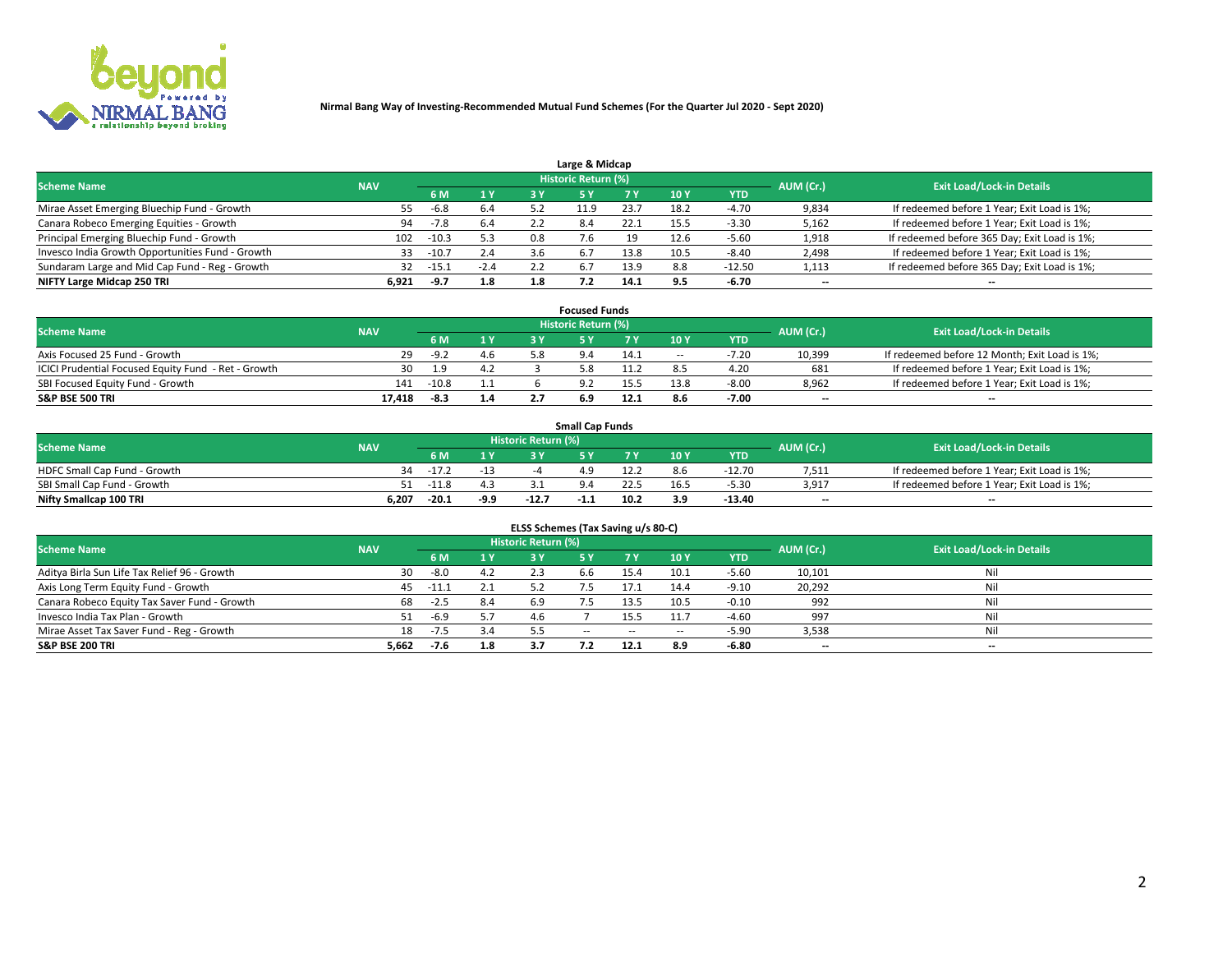

|                                                        |            |            |     |                            | <b>Solution Oriented</b> |      |                          |            |                          |                                                                     |
|--------------------------------------------------------|------------|------------|-----|----------------------------|--------------------------|------|--------------------------|------------|--------------------------|---------------------------------------------------------------------|
| <b>Scheme Name</b>                                     | <b>NAV</b> |            |     | <b>Historic Return (%)</b> |                          |      |                          |            | AUM (Cr.)                | <b>Exit Load/Lock-in Details</b>                                    |
|                                                        |            | <b>6 M</b> | 1 Y | 3 Y                        |                          |      | 10Y                      | <b>YTD</b> |                          |                                                                     |
|                                                        |            |            |     |                            |                          |      |                          |            |                          | If redeemed before 1 Year; Exit Load is 3%; If redeemed bet. 1 Year |
| <b>HDFC Childrens Gift Fund</b>                        | 121        | $-4.6$     | 3.7 | 3.4                        |                          | 13.6 | 12.2                     | $-2.70$    | 3.022                    | to 2 Year; Exit Load is 2%; If redeemed bet. 2 Year to 3 Year; Exit |
|                                                        |            |            |     |                            |                          |      |                          |            |                          | Load is 1%;                                                         |
| Tata Retirement Savings Fund - Moderate Plan - Reg     | 31         | $-4.3$     | 6.9 | 3.8                        | 8.3                      |      | --                       | $-2.60$    | 1,087                    | If redeemed before 61 Month; Exit Load is 1%;                       |
| Tata Retirement Savings Fund - Progressive Plan - Reg  | 30         | -6.8       | 5.3 |                            | 9.1                      | 14.5 | $\overline{\phantom{a}}$ | $-5.00$    | 728                      | If redeemed before 61 Month; Exit Load is 1%;                       |
| Tata Retirement Savings Fund - Reg - Conservative Plan | 22         | 3.2        | 8.7 | 5.4                        |                          |      | --                       | 4.30       | 138                      | If redeemed before 61 Month; Exit Load is 1%;                       |
| S&P BSE 200 TRI                                        | 5,662      | $-7.6$     | 1.8 | 3.7                        |                          | 12.1 | 8.9                      | $-6.80$    | $\overline{\phantom{a}}$ | $- -$                                                               |

|                                                    |            |                |              |                            | <b>Index Fund</b> |      |      |            |                          |                                               |
|----------------------------------------------------|------------|----------------|--------------|----------------------------|-------------------|------|------|------------|--------------------------|-----------------------------------------------|
| <b>Scheme Name</b>                                 | <b>NAV</b> |                |              | <b>Historic Return (%)</b> |                   |      |      |            | AUM (Cr.)                | <b>Exit Load/Lock-in Details</b>              |
|                                                    |            |                | $\sqrt{1}$ Y | 2 V                        |                   | 7 V  | 10 Y | <b>YTD</b> |                          |                                               |
| HDFC Index Fund-NIFTY 50 Plan                      | 102        | $-1.1$         |              |                            |                   | 10.5 |      | $-8.00$    | 1,622                    | If redeemed before 3 Day; Exit Load is 0.25%; |
| ICICI Prudential Nifty Next 50 Index Fund - Growth |            | $-9.2$         | 0.6          |                            |                   | 12.8 |      | $-6.90$    | 729                      | Nil                                           |
| UTI Nifty Index Fund - Growth                      | 74         | $-7.5$         | 0.6          |                            |                   | 10.6 |      | $-7.80$    | 2,362                    | Nil                                           |
| Nifty 50 TRI                                       | 15.824     | $-I_{\rm eff}$ | 1.2          |                            |                   |      | 8.9  | $-7.30$    | $\overline{\phantom{a}}$ | $- -$                                         |

|                                       |            |        |     |                            | <b>Contra/Value Fund</b> |      |     |            |                          |                                             |
|---------------------------------------|------------|--------|-----|----------------------------|--------------------------|------|-----|------------|--------------------------|---------------------------------------------|
| <b>Scheme Name</b>                    | <b>NAV</b> |        |     | <b>Historic Return (%)</b> |                          |      |     |            | AUM (Cr.)                | <b>Exit Load/Lock-in Details</b>            |
|                                       |            |        | 1 V |                            |                          | 7 V  | 10Y | <b>YTD</b> |                          |                                             |
| Invesco India Contra Fund - Growth    | 48         | $-4.4$ |     |                            |                          | 18.5 |     | -1.30      | 4,662                    | If redeemed before 1 Year; Exit Load is 1%; |
| UTI Value Opportunities Fund - Growth | 60         | $-9.0$ |     |                            |                          |      |     | $-6.6C$    | 4,017                    | If redeemed before 1 Year; Exit Load is 1%; |
| <b>S&amp;P BSE 500 TRI</b>            | 17.418     | $-8.3$ | 1.4 |                            |                          |      |     | $-7.00$    | $\overline{\phantom{a}}$ | $- -$                                       |

| Sector/Thematic                                                           |            |         |       |                     |            |            |                          |            |           |                                               |  |  |  |
|---------------------------------------------------------------------------|------------|---------|-------|---------------------|------------|------------|--------------------------|------------|-----------|-----------------------------------------------|--|--|--|
| <b>Scheme Name</b>                                                        | <b>NAV</b> |         |       | Historic Return (%) |            |            |                          |            | AUM (Cr.) | <b>Exit Load/Lock-in Details</b>              |  |  |  |
|                                                                           |            | 6 M     | 1Y    | 3 Y                 | <b>5Y</b>  | <b>7 Y</b> | 10Y                      | <b>YTD</b> |           |                                               |  |  |  |
| Canara Robeco Consumer Trends Fund - Reg - Growth                         | 41         | $-6.8$  | 8.6   | 5.2                 | 8.8        | 15.3       | 12.2                     | $-4.10$    | 372       | If redeemed before 1 Year; Exit Load is 1%;   |  |  |  |
| Mirae Asset Great Consumer Fund - Growth                                  | 34         | $-12.3$ | 3.7   | 4.5                 | 8.6        | 14.6       | $\overline{\phantom{a}}$ | $-9.60$    | 940       | If redeemed before 1 Year; Exit Load is 1%;   |  |  |  |
| <b>ICICI Prudential Technology Fund - Growth</b>                          | 67         | 8.6     | 14.6  | 18.1                | 10.2       |            | 15.5                     | 16.00      | 379       | If redeemed before 15 Day; Exit Load is 1%;   |  |  |  |
| Nippon India Pharma Fund - Growth                                         | 200        | 26.3    | 42.8  | 15.4                |            | 15.9       | 14.4                     | 31.80      | 3,093     | If redeemed before 1 Month; Exit Load is 1%;  |  |  |  |
| BNP Paribas India Consumption Fund - Reg - Growth                         | 13         | $-6.2$  | 9.8   | $\sim$ $\sim$       | $\sim$ $-$ | $- -$      | $\overline{\phantom{a}}$ | $-2.50$    | 525       | If redeemed before 12 Month; Exit Load is 1%; |  |  |  |
| ICICI Prudential Banking and Financial Services Fund - Retail -<br>Growth | 50         | -28.9   | $-22$ | $-6.2$              | 5.6        | 14.7       | 11.3                     | $-28.20$   | 2,538     | If redeemed before 15 Day; Exit Load is 1%;   |  |  |  |
| <b>S&amp;P BSE 500 TRI</b>                                                | 17.418     | $-8.3$  | 1.4   | 2.7                 | 6.9        | 12.1       | 8.6                      | $-7.00$    | $- -$     | --                                            |  |  |  |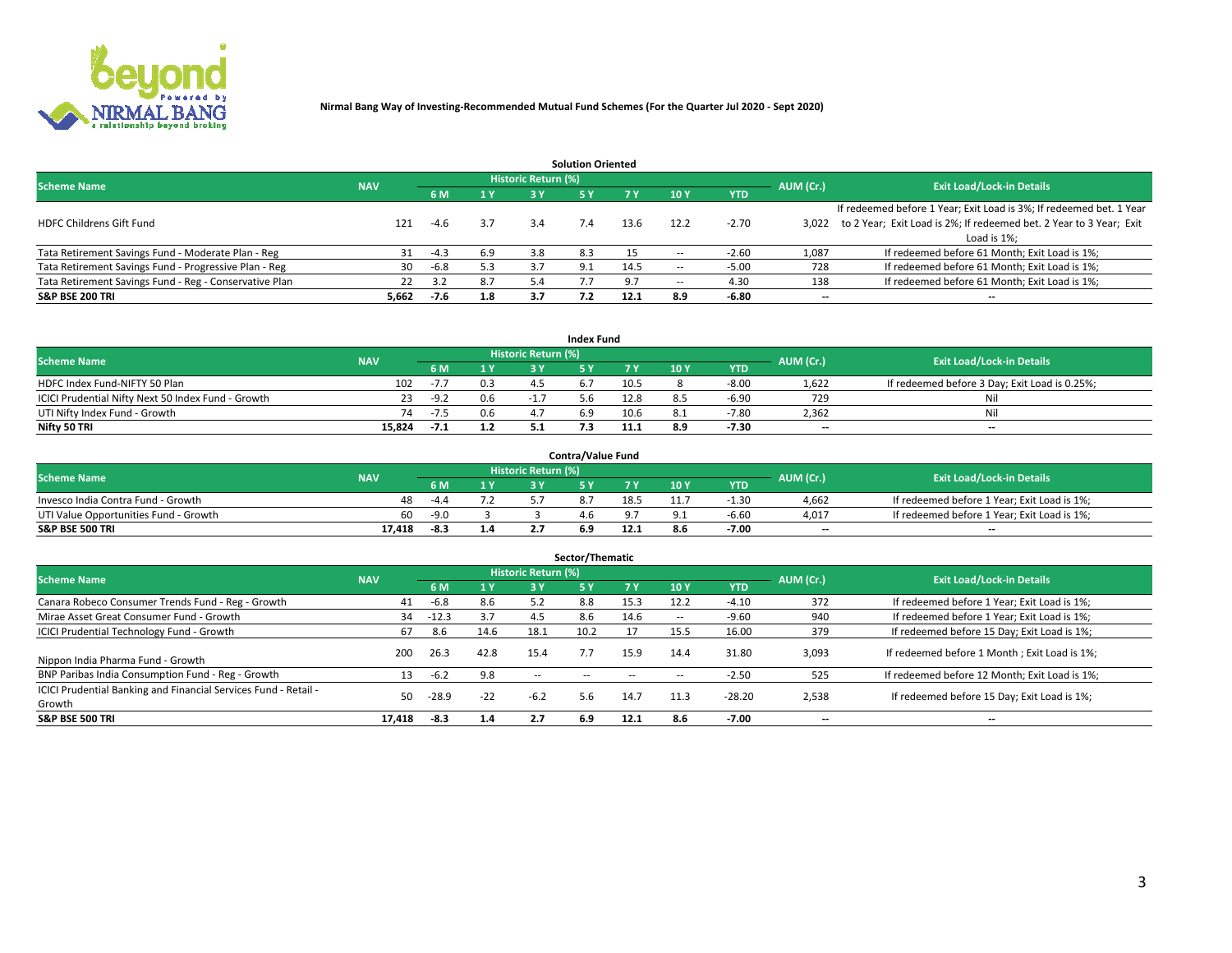

| <b>Dynamic Asset Allocation Funds</b>                                                                           |        |        |     |     |     |        |      |            |                          |                                                 |  |  |  |  |
|-----------------------------------------------------------------------------------------------------------------|--------|--------|-----|-----|-----|--------|------|------------|--------------------------|-------------------------------------------------|--|--|--|--|
| <b>Historic Return (%)</b><br><b>Exit Load/Lock-in Details</b><br><b>Scheme Name</b><br>AUM (Cr.)<br><b>NAV</b> |        |        |     |     |     |        |      |            |                          |                                                 |  |  |  |  |
|                                                                                                                 |        | 6 M    | 1 Y | 3 Y |     |        | 10Y  | <b>YTD</b> |                          |                                                 |  |  |  |  |
| ICICI Prudential Balanced Advantage Fund - Reg - Growth                                                         |        | $-3.5$ | 4.9 | 5.3 |     | 11.9   | 10.8 | $-2.70$    | 25,409                   | If redeemed before 1 Year; Exit Load is 1%;     |  |  |  |  |
| Invesco India Dynamic Equity Fund - Growth                                                                      | 30     | $-2.3$ | 2.8 | 2.8 | 5.8 | 11.2   | 9.2  | $-1.90$    | 741                      | If redeemed before 3 Month; Exit Load is 0.25%; |  |  |  |  |
| Nippon India Balanced Advantage Fund - Growth                                                                   | 91     | $-4.5$ | 1.5 |     |     | 11.4   |      | $-3.00$    | 2,782                    | If redeemed before 12 Month; Exit Load is 1%;   |  |  |  |  |
| SBI Dynamic Asset Allocation Fund - Reg - Growth                                                                |        | $-4.1$ | 0.5 |     |     | $\sim$ | --   | -4.50      | 576                      | If redeemed before 12 Month; Exit Load is 1%;   |  |  |  |  |
| NIFTY 50 Hybrid Composite Debt 65:35 Index                                                                      | 10,535 | $-0.3$ | 6.6 |     | 8.5 |        | 9.2  | -0.30      | $\overline{\phantom{a}}$ | $- -$                                           |  |  |  |  |

| <b>Hybrid Aggressive</b>                                                                                 |        |        |     |    |  |        |                          |            |        |                                               |  |  |  |  |
|----------------------------------------------------------------------------------------------------------|--------|--------|-----|----|--|--------|--------------------------|------------|--------|-----------------------------------------------|--|--|--|--|
| Historic Return (%)<br><b>Exit Load/Lock-in Details</b><br><b>Scheme Name</b><br>AUM (Cr.)<br><b>NAV</b> |        |        |     |    |  |        |                          |            |        |                                               |  |  |  |  |
|                                                                                                          |        | 6 M    | 1 Y | RУ |  |        | 10Y                      | <b>YTD</b> |        |                                               |  |  |  |  |
| Canara Robeco Equity Hybrid Fund - Growth                                                                | 169    | $-1.7$ | 8.8 |    |  |        | 11.:                     | 0.60       | 3,041  | If redeemed before 1 Year; Exit Load is 1%;   |  |  |  |  |
| SBI Equity Hybrid Fund - Growth                                                                          | 139    | $-6.4$ | 2.9 |    |  | 13.9   | 10.7                     | $-4.60$    | 30,192 | If redeemed before 12 Month; Exit Load is 1%; |  |  |  |  |
| Mirae Asset Hybrid - Equity Fund - Reg - Growth                                                          |        | -4.⊥   | 3.1 |    |  | $\sim$ | $\overline{\phantom{a}}$ | $-3.80$    | 3,468  | If redeemed before 1 Year; Exit Load is 1%;   |  |  |  |  |
| ICICI Prudential Equity & Debt Fund - Growth                                                             | 127    | $-9.6$ |     |    |  |        | 11.3                     | -9.50      | 17,615 | If redeemed before 1 Year; Exit Load is 1%;   |  |  |  |  |
| NIFTY 50 Hybrid Composite Debt 65:35 Index                                                               | 10.535 | -0.3   | 6.6 |    |  |        |                          | $-0.30$    | --     | $- -$                                         |  |  |  |  |

| <b>Arbitrage Fund</b>                      |            |                                  |     |           |     |     |        |            |        |                                                 |  |  |  |  |
|--------------------------------------------|------------|----------------------------------|-----|-----------|-----|-----|--------|------------|--------|-------------------------------------------------|--|--|--|--|
| <b>Scheme Name</b>                         | AUM (Cr.)  | <b>Exit Load/Lock-in Details</b> |     |           |     |     |        |            |        |                                                 |  |  |  |  |
|                                            | <b>NAV</b> | L M.                             | 3 M | <b>6M</b> |     |     |        | <b>YTD</b> |        |                                                 |  |  |  |  |
| IDFC Arbitrage Fund - Reg - Growth         | 25         | $-0.9$                           | 2.4 |           |     |     |        | 4.00       | 8,237  | If redeemed before 1 Month; Exit Load is 0.25%; |  |  |  |  |
| Kotak Equity Arbitrage Fund - Reg - Growth | 28         | $-0.8$                           | 2.8 |           |     |     |        | 4.70       | 15,854 | If redeemed before 30 Day; Exit Load is 0.25%;  |  |  |  |  |
| Tata Arbitrage Fund - Reg - Growth         |            | $-0.1$                           | 3.8 |           |     | $-$ | $\sim$ | 5.60       | 2,062  | If redeemed before 30 Day; Exit Load is 0.25%;  |  |  |  |  |
| Nippon India Arbitrage Fund - Growth       | 20         | -1.0                             |     |           | 4.9 |     |        | 4.70       | 7.847  | If redeemed before 1 Month; Exit Load is 0.25%; |  |  |  |  |

| Overnight Fund                                      |            |     |            |                     |     |     |            |                 |                          |                                  |  |  |  |  |
|-----------------------------------------------------|------------|-----|------------|---------------------|-----|-----|------------|-----------------|--------------------------|----------------------------------|--|--|--|--|
| <b>Scheme Name</b>                                  | <b>NAV</b> |     |            | Historic Return (%) |     |     | <b>YTM</b> | Avg.            | AUM (Cr.)                | <b>Exit Load/Lock-in Details</b> |  |  |  |  |
|                                                     |            | 1 W | <b>2 W</b> | 1 M                 | гм  | 1 Y |            | <b>Maturity</b> |                          |                                  |  |  |  |  |
| Aditya Birla Sun Life Overnight Fund - Reg - Growth | 1,088      | 3.0 | 2.9        | 2.9                 | 2.9 |     | 3.17       |                 | 7,621                    | Nil                              |  |  |  |  |
| HDFC Overnight Fund - Growth                        | 2,982      | 3.0 |            | 2.9                 |     |     | 14.د       | 0.00            | 13,989                   | Nil                              |  |  |  |  |
| ICICI Prudential Overnight Fund - Reg - Growth      | 109        | 3.0 |            | 2.9                 | 2.9 |     | 3.12       |                 | 10,011                   | Nil                              |  |  |  |  |
| Nippon India Overnight Fund - Reg - Growth          | 108        | 3.0 |            |                     |     |     | 3.09       | 0.00            | 5,363                    | Nil                              |  |  |  |  |
| Kotak Overnight Fund - Reg - Growth                 | 1.075      | 2.9 | 2.9        | 2.9                 | 2.9 |     | 3.14       |                 | 6,183                    | Nil                              |  |  |  |  |
| <b>CRISIL Liquid Fund Index</b>                     | $- -$      | 3.6 | 3.7        | 3.9                 | 4.6 | 5.5 | --         | $- -$           | $\overline{\phantom{a}}$ | $- -$                            |  |  |  |  |

### **Overnight Fund**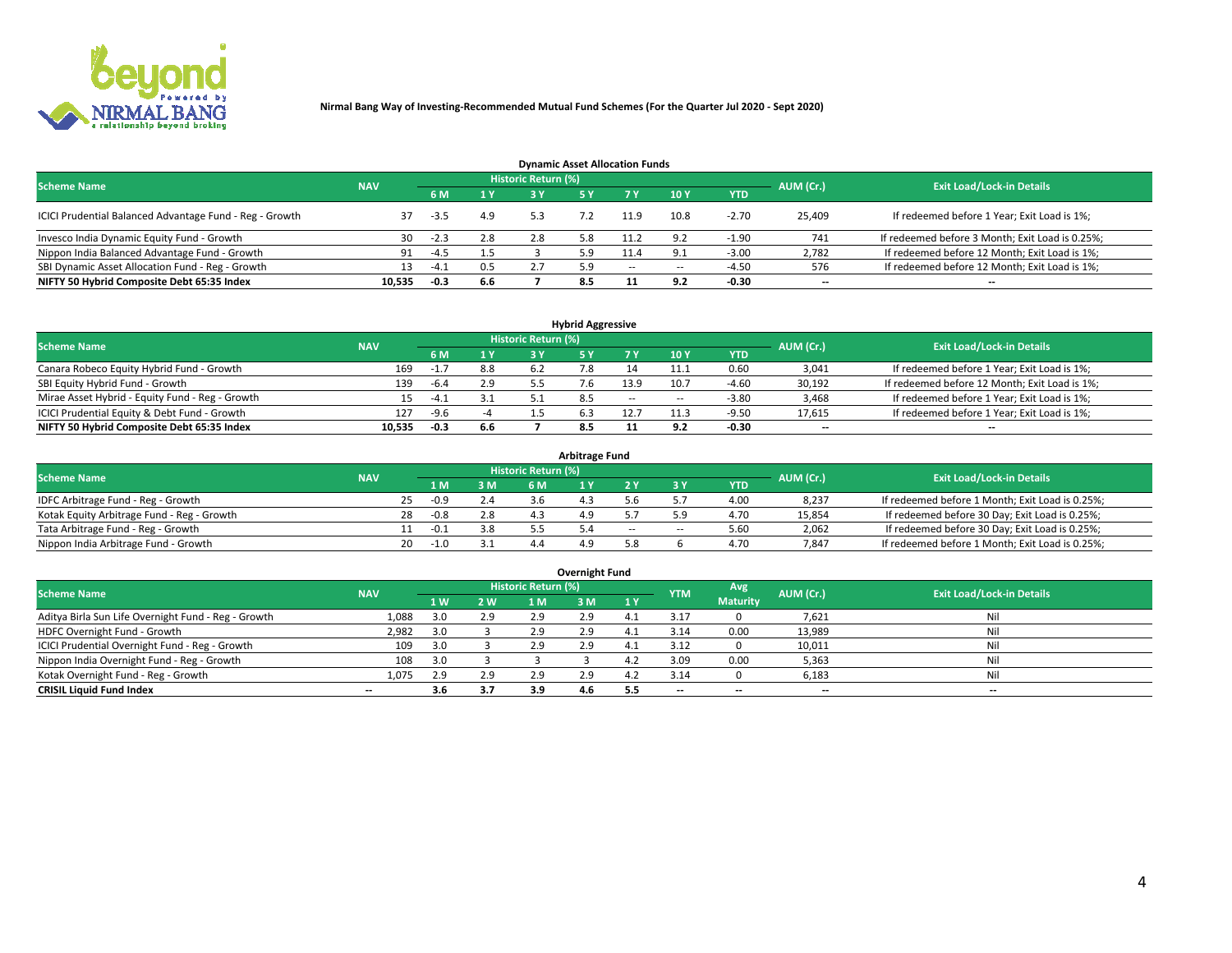

| <b>Liquid Funds</b>                              |            |           |     |                            |        |     |                          |                 |                          |                                  |  |  |  |  |
|--------------------------------------------------|------------|-----------|-----|----------------------------|--------|-----|--------------------------|-----------------|--------------------------|----------------------------------|--|--|--|--|
| <b>Scheme Name</b>                               | <b>NAV</b> |           |     | <b>Historic Return (%)</b> |        |     | <b>YTM</b>               | Avg             | AUM (Cr.)                | <b>Exit Load/Lock-in Details</b> |  |  |  |  |
|                                                  |            | <b>1W</b> | 2 W | 1 M                        | : M    | 1Y  |                          | <b>Maturity</b> |                          |                                  |  |  |  |  |
| Aditya Birla Sun Life Liquid Fund - Reg - Growth | 323        | 3.0       |     |                            |        |     | 3.67                     | 0.14            | 36,679                   | *Ref Footnote                    |  |  |  |  |
| ICICI Prudential Liquid Fund - Reg - Growth      | 297        | 2.9       |     |                            |        |     | 3.63154                  | 0.12            | 57,335                   | *Ref Footnote                    |  |  |  |  |
| Kotak Liquid Fund - Reg - Growth                 | 4,056      | 2.8       | 2.9 |                            |        |     | 3.43                     | 0.12            | 36,040                   | *Ref Footnote                    |  |  |  |  |
| Nippon India Liquid Fund - Growth                | 4,895      | 2.9       | 2.9 |                            |        |     | 3.57                     | 0.15            | 30,604                   | *Ref Footnote                    |  |  |  |  |
| Mahindra Manulife Liquid Fund - Reg - Growth     | 1,301      | 3.0       |     |                            | - 4. . |     | 3.61                     | 0.15            | 2,144                    | *Ref Footnote                    |  |  |  |  |
| <b>CRISIL Liquid Fund Index</b>                  | $- -$      | 3.6       | 3.7 |                            | 4.b    | 5.5 | $\overline{\phantom{a}}$ | $- -$           | $\overline{\phantom{a}}$ | $\overline{\phantom{m}}$         |  |  |  |  |

| <b>Ultra Short Fund</b>                      |            |       |     |                            |  |        |            |                 |                          |                                  |  |  |  |
|----------------------------------------------|------------|-------|-----|----------------------------|--|--------|------------|-----------------|--------------------------|----------------------------------|--|--|--|
| <b>Scheme Name</b>                           | <b>NAV</b> |       |     | <b>Historic Return (%)</b> |  |        | <b>YTM</b> | Avg             | AUM (Cr.)                | <b>Exit Load/Lock-in Details</b> |  |  |  |
|                                              |            | 4 M Z | 3 M | 6 M                        |  | 3 Y    |            | <b>Maturity</b> |                          |                                  |  |  |  |
| HDFC Ultra Short Term Fund - Reg - Growth    |            | 6.8   |     |                            |  | $\sim$ |            | 0.44            | 7,697                    | Nil                              |  |  |  |
| L&T Ultra Short Term Fund - Growth           | -34        | 4.5   | 7.6 |                            |  |        |            | 0.45            | 1.960                    | Ni                               |  |  |  |
| <b>NIFTY Ultra Short Duration Debt Index</b> | 4,150      |       | 6.5 | 6.6                        |  |        | $-$        | $- -$           | $\overline{\phantom{a}}$ | $-$                              |  |  |  |

| <b>Money Market Fund</b>                                |                          |       |     |                     |  |       |                          |                 |                          |                                  |  |  |  |  |
|---------------------------------------------------------|--------------------------|-------|-----|---------------------|--|-------|--------------------------|-----------------|--------------------------|----------------------------------|--|--|--|--|
| <b>Scheme Name</b>                                      | <b>NAV</b>               |       |     | Historic Return (%) |  |       | <b>YTM</b>               | Avg             | AUM (Cr.)                | <b>Exit Load/Lock-in Details</b> |  |  |  |  |
|                                                         |                          | 1 M   | 3 M | 6 M                 |  | 3 Y   |                          | <b>Maturity</b> |                          |                                  |  |  |  |  |
| Aditya Birla Sun Life Money Manager Fund - Reg - Growth | 277                      | - 6.7 | 9.8 | 8.5                 |  | 7.8   | 4.45                     | 0.58            | 9,214                    | Nil                              |  |  |  |  |
| HDFC Money Market Fund - Growth                         | 4.304                    | -6.7  | 10  | 8.6                 |  |       | 4.53                     | 0.64            | 8,422                    | Nil                              |  |  |  |  |
| Tata Money Market Fund - Reg - Growth                   | 3,540                    | 6.0   | 9.4 | 8.1                 |  |       | 4.59                     | 0.52            | 424                      | Nil                              |  |  |  |  |
| <b>CRISIL Liquid Fund Index</b>                         | $\overline{\phantom{a}}$ | 3.9   | 4.6 |                     |  | $- -$ | $\overline{\phantom{a}}$ | $- -$           | $\overline{\phantom{a}}$ | $- -$                            |  |  |  |  |

|                                       |            |             |        |                                  | <b>Short Term Fund</b> |     |            |                 |           |                                  |
|---------------------------------------|------------|-------------|--------|----------------------------------|------------------------|-----|------------|-----------------|-----------|----------------------------------|
| <b>Scheme Name</b>                    | <b>NAV</b> |             |        | Historic Return (%) <sup> </sup> |                        |     | <b>YTM</b> | Avg             | AUM (Cr.) | <b>Exit Load/Lock-in Details</b> |
|                                       |            | 1 M         | 3 M    | 6 M                              | <b>A</b>               | 2V  |            | <b>Maturity</b> |           |                                  |
| HDFC Short Term Debt Fund - Growth    |            | 16.9        | $\sim$ |                                  | 11.7                   | 8.8 | b. /       | $\sim$<br>3.46  | 11,138    | Nil                              |
| Nippon India Short Term Fund - Growth |            | 39.<br>11.4 | 15.6   |                                  | 10.2                   |     | 5.86       | 2.75            | 6.825     | Nil                              |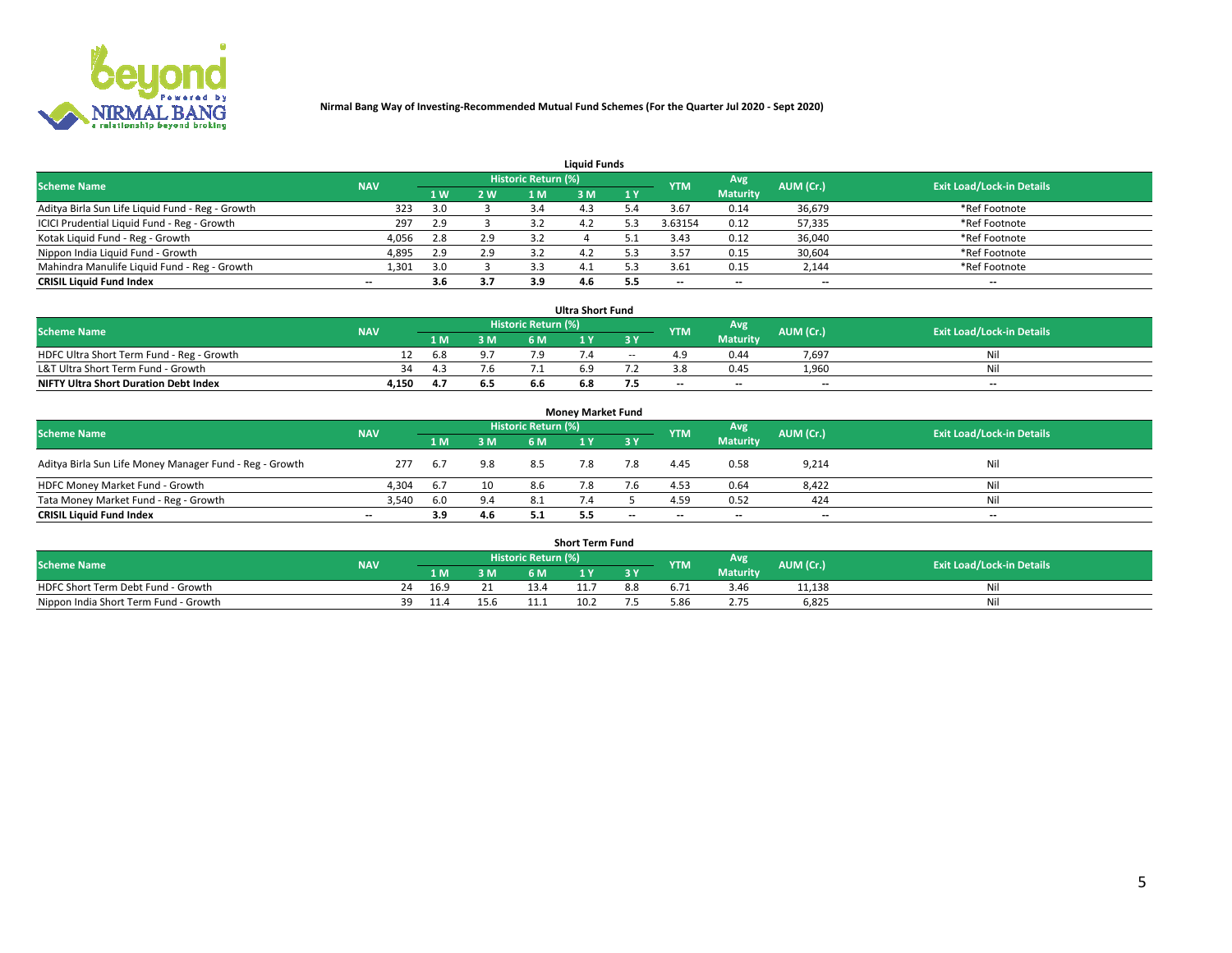

|                                           |            |     |      |                            | <b>Low Duration Fund</b> |     |            |                 |           |                                  |
|-------------------------------------------|------------|-----|------|----------------------------|--------------------------|-----|------------|-----------------|-----------|----------------------------------|
| <b>Scheme Name</b>                        | <b>NAV</b> |     |      | <b>Historic Return (%)</b> |                          |     | <b>YTM</b> | <b>Avg</b>      | AUM (Cr.) | <b>Exit Load/Lock-in Details</b> |
|                                           |            | 1 M | 3 M  |                            |                          | 3 Y |            | <b>Maturity</b> |           |                                  |
| Axis Treasury Advantage Fund - Growth     | 2.332      | 8.3 | 12.3 |                            |                          |     |            | 1.06            | 4,955     | Nil                              |
| Canara Robeco Savings Fund - Reg - Growth |            |     | 10.1 |                            |                          |     | 4.13       | 1.04            | 1,049     | Nil                              |
| IDFC Low Duration Fund - Reg - Growth     | 30         |     | 11.1 | 8.8                        |                          |     | 4.12       | 1.01            | 4,575     | Nil                              |

| <b>Banking &amp; PSU Bond Funds</b>                 |            |    |      |      |                            |  |     |            |                 |           |                                  |  |  |  |
|-----------------------------------------------------|------------|----|------|------|----------------------------|--|-----|------------|-----------------|-----------|----------------------------------|--|--|--|
| <b>Scheme Name</b>                                  | <b>NAV</b> |    |      |      | <b>Historic Return (%)</b> |  |     | <b>YTM</b> | Avg             | AUM (Cr.) | <b>Exit Load/Lock-in Details</b> |  |  |  |
|                                                     |            |    |      | 3 M  | 6 M                        |  |     |            | <b>Maturity</b> |           |                                  |  |  |  |
| HDFC Banking and PSU Debt Fund - Reg - Growth       |            |    | 15.7 |      | 12.5                       |  |     | 6.41       | 3.33            | 6.416     | Nil                              |  |  |  |
| Kotak Banking and PSU Debt Fund - Reg - Growth      |            | 49 | 15.9 | 21.8 | 13.2                       |  | 8.8 | 6.11       | 4.73            | 7.146     | Nil                              |  |  |  |
| Nippon India Banking & PSU Debt Fund - Reg - Growth |            | 16 | 10.9 | 18.7 | 14 '                       |  |     | 5.28       | 3.27            | 5.211     | Ni                               |  |  |  |

| <b>Corporate Bond Funds</b>                         |            |                                                 |      |           |                                  |  |      |          |        |                                                |  |  |  |  |
|-----------------------------------------------------|------------|-------------------------------------------------|------|-----------|----------------------------------|--|------|----------|--------|------------------------------------------------|--|--|--|--|
| <b>Scheme Name</b>                                  | <b>NAV</b> | <b>Historic Return (%)</b><br>Avg<br><b>YTM</b> |      | AUM (Cr.) | <b>Exit Load/Lock-in Details</b> |  |      |          |        |                                                |  |  |  |  |
|                                                     |            |                                                 | 3 M  | 6 M       |                                  |  |      | Maturity |        |                                                |  |  |  |  |
| ICICI Prudential Corporate Bond Fund - Reg - Growth |            | 15.6                                            | 20   | 13.6      |                                  |  |      | 3.60     | 15.799 | Nil                                            |  |  |  |  |
| L&T Triple Ace Bond Fund - Reg - Growth             | 56         | 17.7                                            |      | 18.5      |                                  |  |      | 8.15     | 3,871  | If redeemed before 3 Month; Exit Load is 0.5%; |  |  |  |  |
| Kotak Corporate Bond Fund - Std - Growth            | 2.813      | 13.                                             | 16.8 |           | 10.4                             |  | 5.33 | 2.09     | 4.607  | Nil                                            |  |  |  |  |

| Credit Risk Fund                           |            |    |      |      |                     |      |           |            |                 |           |                                                                       |  |  |
|--------------------------------------------|------------|----|------|------|---------------------|------|-----------|------------|-----------------|-----------|-----------------------------------------------------------------------|--|--|
| <b>Scheme Name</b>                         | <b>NAV</b> |    |      |      | Historic Return (%) |      |           | <b>YTM</b> | Avg             | AUM (Cr.) | <b>Exit Load/Lock-in Details</b>                                      |  |  |
|                                            |            |    | 1 M  | 3 M  | 6 M                 |      | <b>3Y</b> |            | <b>Maturity</b> |           |                                                                       |  |  |
| ICICI Prudential Credit Risk Fund - Growth |            | 23 | 23.8 | 17.5 | 9.7                 | 10.3 | 7.9       | 8.96       | 2.41            | 6,562     | If redeemed before 1 Year; Exit Load is 1%;                           |  |  |
| HDFC Credit Risk Debt Fund - Reg - Growth  |            |    | 17.8 | 21.8 | 9.4                 | 9.5  |           | 10.05      | 3.02            | 6,309     | If redeemed before 12 Month; Exit Load is 1%; If redeemed bet. 12     |  |  |
|                                            |            |    |      |      |                     |      |           |            |                 |           | Month to 18 Month; Exit Load is 0.5%;                                 |  |  |
|                                            |            |    |      |      |                     |      |           |            |                 |           | If redeemed before 12 Month; Exit Load is 3%; If redeemed bet. 12     |  |  |
| SBI Credit Risk Fund - Growth              |            | 33 | 13.0 | 18.1 | 9.1                 |      | 6.6       | 8.33       | 2.65            |           | 3,895 Month to 24 Month; Exit Load is 1.5%; If redeemed bet. 24 Month |  |  |
|                                            |            |    |      |      |                     |      |           |            |                 |           | to 36 Month; Exit Load is 0.75%;                                      |  |  |

| <b>Floater Fund</b>                      |            |  |      |    |                     |  |     |      |                        |           |                                                |  |
|------------------------------------------|------------|--|------|----|---------------------|--|-----|------|------------------------|-----------|------------------------------------------------|--|
| <b>Scheme Name</b>                       | <b>NAV</b> |  |      |    | Historic Return (%) |  |     | YTM  | Avg<br><b>Maturity</b> | AUM (Cr.) | <b>Exit Load/Lock-in Details</b>               |  |
|                                          |            |  | LM.  | ЗM | 6 M                 |  | n v |      |                        |           |                                                |  |
| Nippon India Floating Rate Fund - Growth |            |  | 13.6 |    | 14.                 |  |     | 5.65 | 2.90                   | 11,636    | If redeemed before 1 Month; Exit Load is 0.5%; |  |